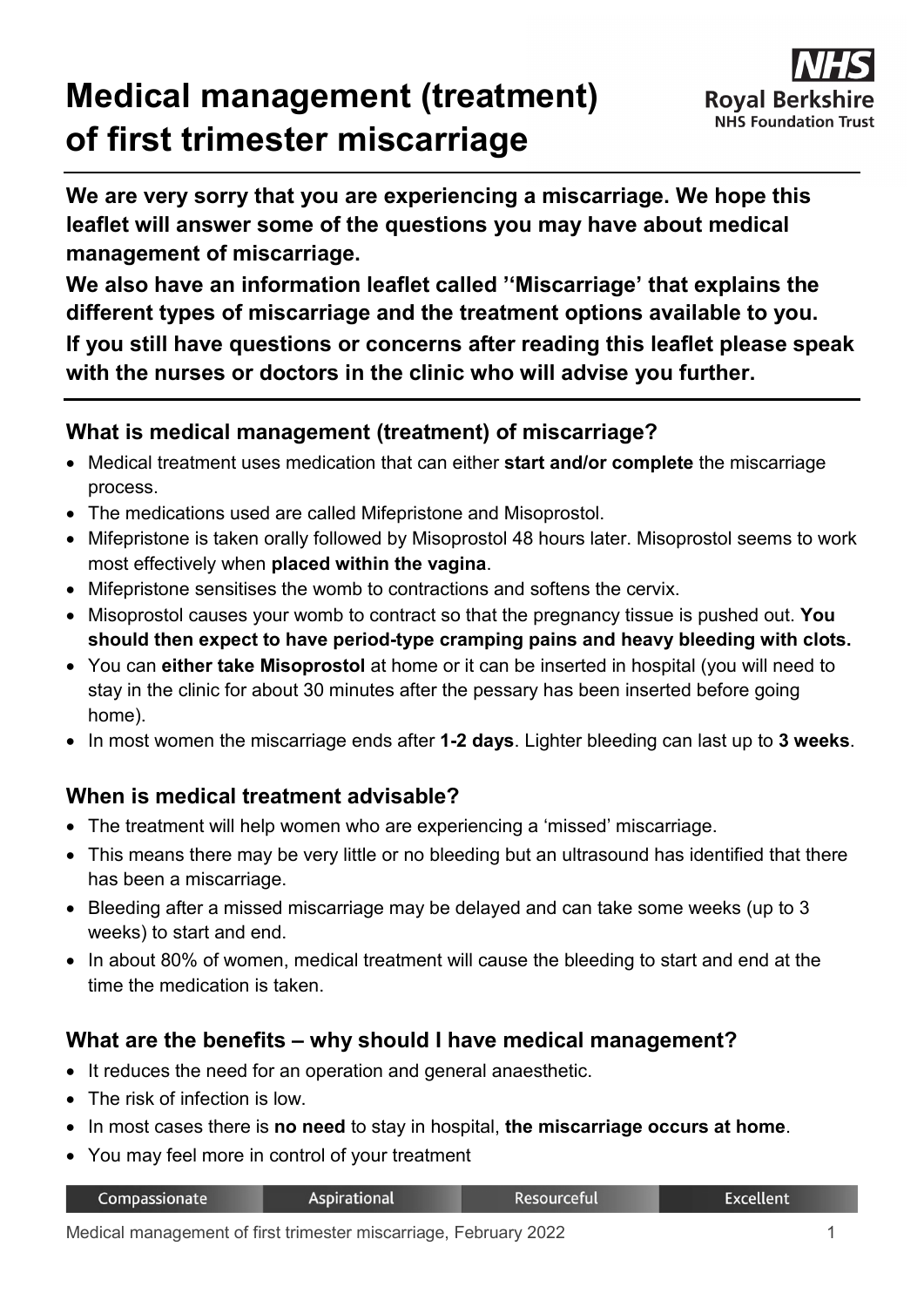#### **This treatment option is only available to women who meet strict guidelines:**

- An ultrasound scan shows the pregnancy was less than 10 weeks
- Patient is able to attend regular follow up appointments as required
- Patient is able to communicate effectively to call for help when needed.

## **What are the risks of medical treatment?**

- Unfortunately, the tablets do not work for everyone in 20% of women (one out of every five) medical treatment will not work.
- The process of miscarrying can be painful. Most women will experience strong period-like cramps, especially as the pregnancy is expelled.
- If your bleeding/pain is excessive or the treatment does not completely empty the womb (incomplete miscarriage) you may need to be admitted to hospital for further treatment – which might require an operation.
- Even with successful treatment you may experience further bleeding for up to 3 weeks.

# **What are the side effects of the medication?**

Unfortunately, **side effects are fairly common**. Most last between 2 and 24 hours.

- Some women will **feel sick and may vomit**.
- Some women have **diarrhoea**.
- It is quite common to **feel feverish** and sometimes **have a high temperature**.
- You may notice a **skin rash**. This should disappear within a few days.

## **What are the alternatives to medical treatment?**

- Conservative/expectant management waiting for the pregnancy to be passed 'naturally', without any medical or surgical intervention.
- Surgical management an operation, under general anaesthetic, to remove the pregnancy tissue.
- For more information regarding these alternatives, please see separate leaflets:
	- o Conservative / expectant management of miscarriage.
	- o Surgical management of miscarriage.

# **Mifepristone and Misoprostol are not licensed for medical treatment of miscarriage – What does this mean?**

- As medicines are usually sold to treat (carry a licence for) a specific disease/condition.
- Some medicines are found to be safe and effective for more than one condition.
- The medicine manufacturers do not apply for a licence for all of the conditions for which the medicine can be used.
- Doctors can still use these medicines for different conditions as long as the patient understands that there is no licence for that use.

| Compassionate | Aspirational | . Resourceful' | Excellent |
|---------------|--------------|----------------|-----------|
|               |              |                |           |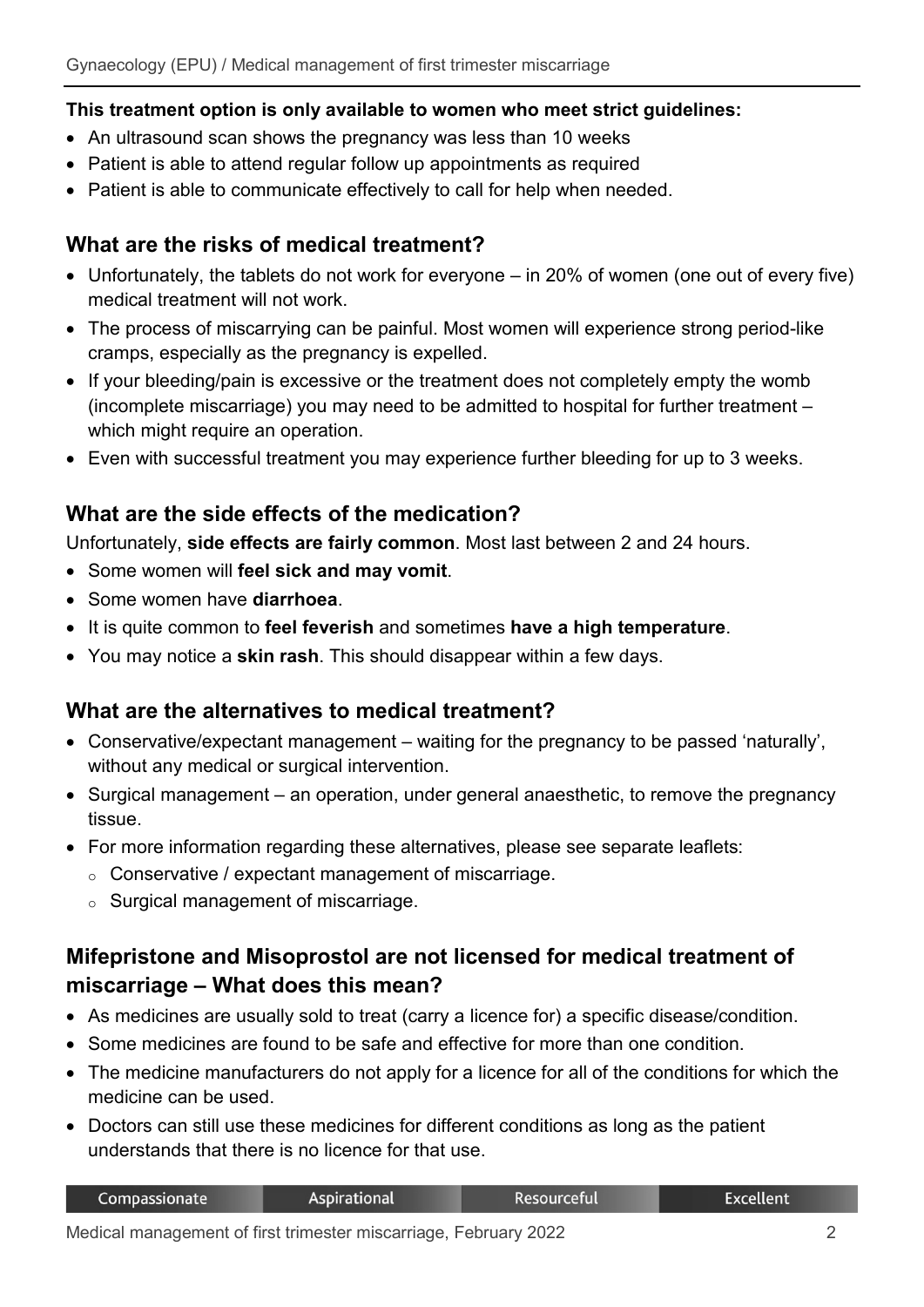• For example, Misoprostol is licensed to treat stomach ulcers. It is known to be **safe and effective in the medical treatment of miscarriage** but does not carry a licence for this treatment.

# **What happens next?**

# **How do I prepare for medical treatment of miscarriage?**

This will often be an emotional as well as physical experience and you will need to be as prepared as possible before starting the treatment.

- You will be asked to sign a consent form this will state that you agree to the treatment and understand what it involves.
- If you have children at home it is advisable to organise family or friends to take care of them.
- It is very important to have someone with you for emotional support while you are miscarrying.
- Please have a good supply of large (or night-time) sanitary towels.
- Make sure that you have plenty of **painkillers**. Most women take paracetamol or ibuprofen and if necessary, these painkillers can be taken together, but please follow the recommended dosage.
- We will also provide you with a stronger painkiller (codeine) to take if required.

## **Will I get help and support from the clinic during the treatment?**

Although your miscarriage is expected to occur at home, there is a 24-hour telephone helpline (Emergency Gynaecology Clinic number is 0118 322 7181) for all women wanting advice during the treatment. Women who need more care can be admitted to the hospital at any time.

# **What happens in the clinic?**

- An appointment will be made for you in the clinic
- You will be given information and instructions on the medical treatment.
- You will be given the clinic telephone number and opening times.
- **Before leaving the clinic**, you will be given a pack containing the medications (Mifepristone and vaginal Misoprostol), a painkiller (codeine) and a pregnancy test to take home. If you have opted to have the misoprostol inserted in hospital then we will arrange an appointment for this to be done.
- **If it is inserted in hospital, you will need to wait for 30-60 minutes before you can go home.**

# **What should I expect at home?**

#### **Taking the medicine**

- **When you are ready**, you should take Mifepristone orally.
- After 48 hours you should insert the Misoprostol tablets **into your vagina**.
- You can use your fingers or a tampon the nurse in the clinic will explain how this is done.Compassionate Aspirational Resourceful **Excellent**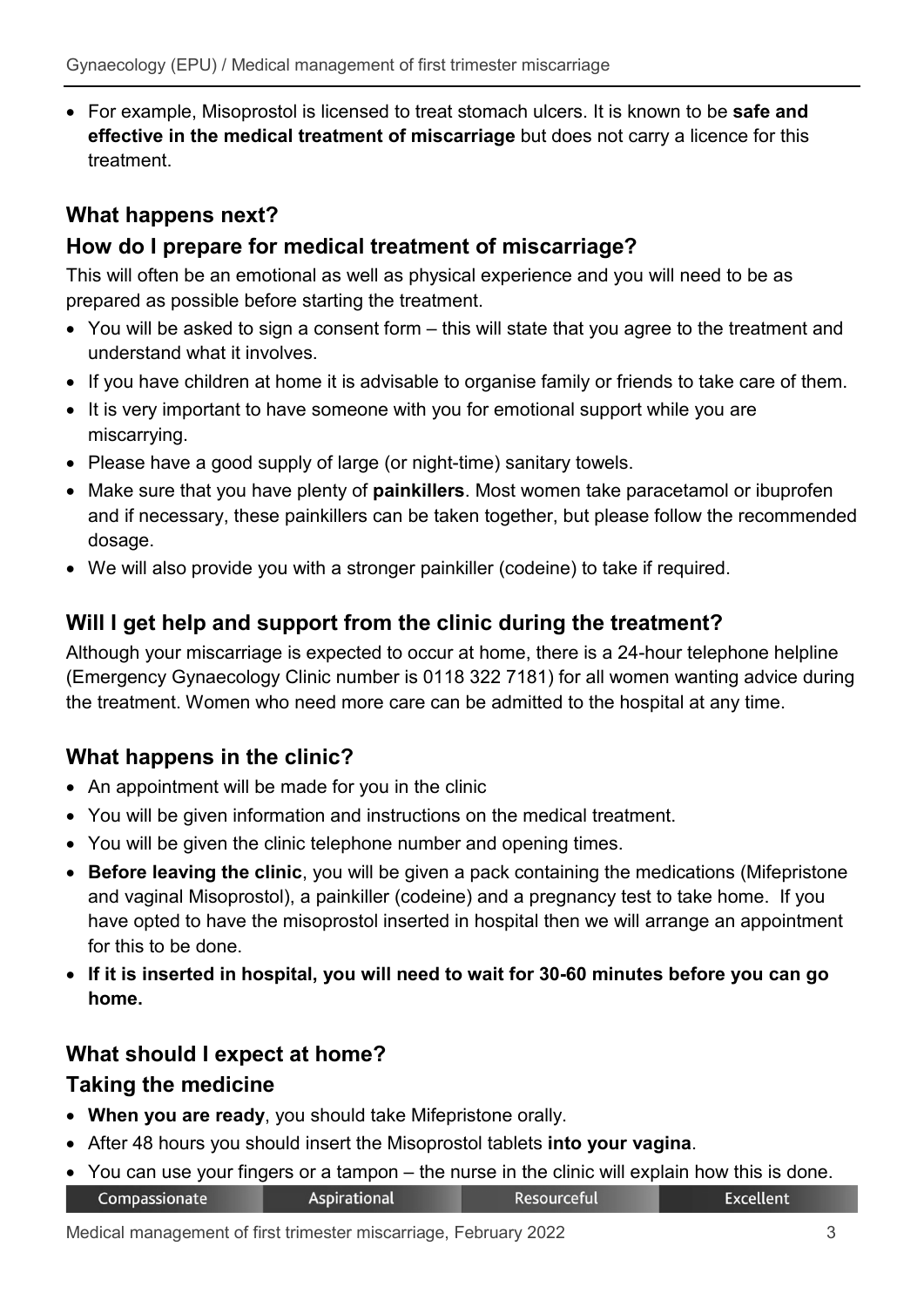- It is best to insert the tablets in the morning after you have passed urine.
- We advise that you wear a sanitary towel and lie down for about 30 minutes after inserting the vaginal tablets.
- The tablets take a few hours to dissolve. If they fall out, they should be reinserted into the vagina.
- Misoprostol tablets may be swallowed instead, but may be less effective than if taken vaginally. Evidence suggests that you are more likely to experience nausea/vomiting and or diarrhoea if taken orally. This is why we **advise that they are taken vaginally**.

## **What happens after taking the vaginal tablets?**

- Bleeding normally **starts after a few hours** and usually **ends within 1-2 days**.
- You are likely to experience strong 'period type' **cramping pains** for the first 1-2 days. You should take regular painkillers.
- **Bleeding can be heavy** and you are likely to pass clots for 4 48 hours.
- The **bleeding can go on for up to 3 weeks** but should get gradually lighter over this time.
- If your bleeding continues for more than 3 weeks, call the clinic during normal opening hours.
- After 3 weeks, if your bleeding has stopped, take a home urine pregnancy test. We will provide you with this. It should be negative.
- **If your pregnancy test is still positive, please call the clinic during normal opening hours**.
- The medical treatment has finished if your pregnancy test is negative and the bleeding has stopped.

# **Are there any dos and don'ts?**

- You can eat and drink as normal.
- After taking the tablets we advise **using sanitary towels and not tampons** until the miscarriage has ended.
- You should take showers (if possible) rather than baths until the miscarriage has ended.
- **Please take all unused Misoprostol tablets to any pharmacy / chemist or the clinic. Please DO NOT throw them down the toilet, into the rubbish-bin, or give them to other people.**

# **What are the side effects from the medication?**

- Some women will **feel sick and may vomit**. This normally settles within 2-6 hours.
- Some women have **diarrhoea**. This usually gets better within a day.
- It is quite common to feel **feverish** and sometimes **have a high temperature** for up to a day.
- You may notice a **skin rash**. This should disappear within a few days.
- Side effects are fairly common. Most last between 2 and 24 hours. **If you are not coping with the side effects or they last more than a day, you can call the clinic at any time for advice.**

| Compassionate | <b>Aspirational</b> | <b>Resourceful</b> | <b>Excellent</b> |
|---------------|---------------------|--------------------|------------------|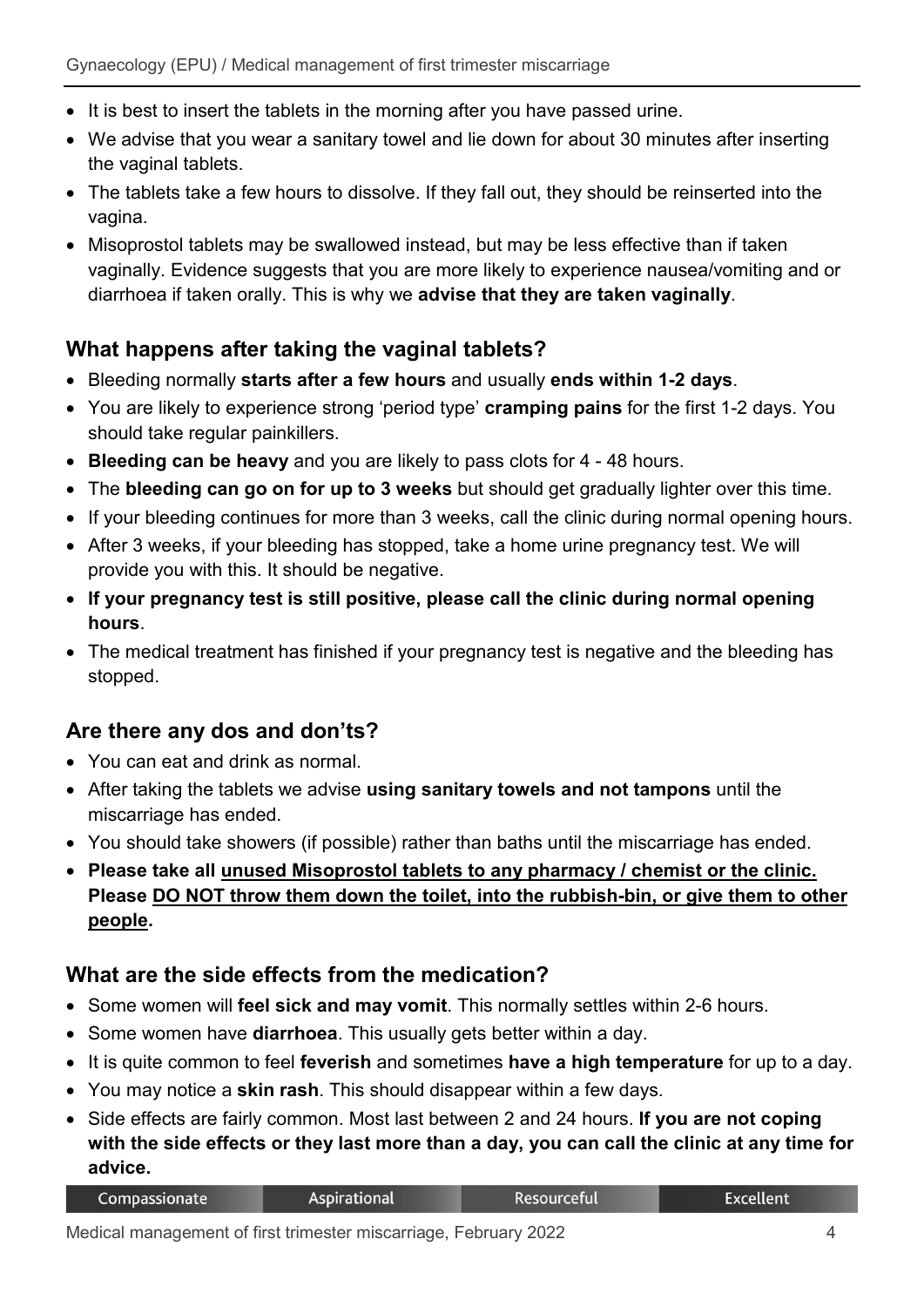# **When should I call the clinic?**

- If you feel **dizzy, faint or unwell** call at any time.
- If you have a **temperature** and/or feel **feverish for more than 24 hours** call at any time.
- If you **cannot cope with the pain after taking painkillers** call at any time.
- If you are worried about **very heavy bleeding** (clots the size of your palm or soaking sanitary pads every 20 minutes) – call at any time.
- If **heavy bleeding goes on for more than 3 days** (the bleeding should get lighter with time) – call during clinic opening hours.
- If **light bleeding goes on for more than 3 weeks** call during clinic opening hours.
- **If your home pregnancy test is still positive after 3 weeks** call during clinic opening hours.
- If you have **smelly vaginal discharge** call during clinic opening hours.
- **If you are worried about any aspect of the medical treatment of miscarriage – call at any time.**

## **Will I see the pregnancy tissue?**

- You are likely to see blood clots. Some women may see pregnancy tissue (early placenta) or even the pregnancy sac and embryo (very early stage of a baby). The clinic staff can give you more information on how you might wish to manage this.
- If you wish, you can bring the pregnancy remains to the clinic. The tissue should be placed in a clean, dry container (the clinic can provide this for you if you wish). We will ask you to sign a consent form regarding management of pregnancy tissue – the staff in the clinic will discuss this with you.
- You may wish to organise a private burial or cremation.
- You may wish to bury the pregnancy remains on private land as long as you follow certain legal rules/regulations.
- For more information, please ask for the patient information leaflet called 'Sensitive management of pregnancy tissue'.

## **Will I get a follow-up appointment at the clinic?**

A member of the early pregnancy team will call you 7 days after starting the medication to check on your progress.

If you have any concerns, at any time, please telephone 0118 322 7181 for advice.

# **When can I try for another pregnancy?**

This will depend on how you feel. We advise that you wait for at least one normal period after the miscarriage. We also advise you to take folic acid when you are trying for pregnancy. Please speak to your GP if you need contraceptive advice.